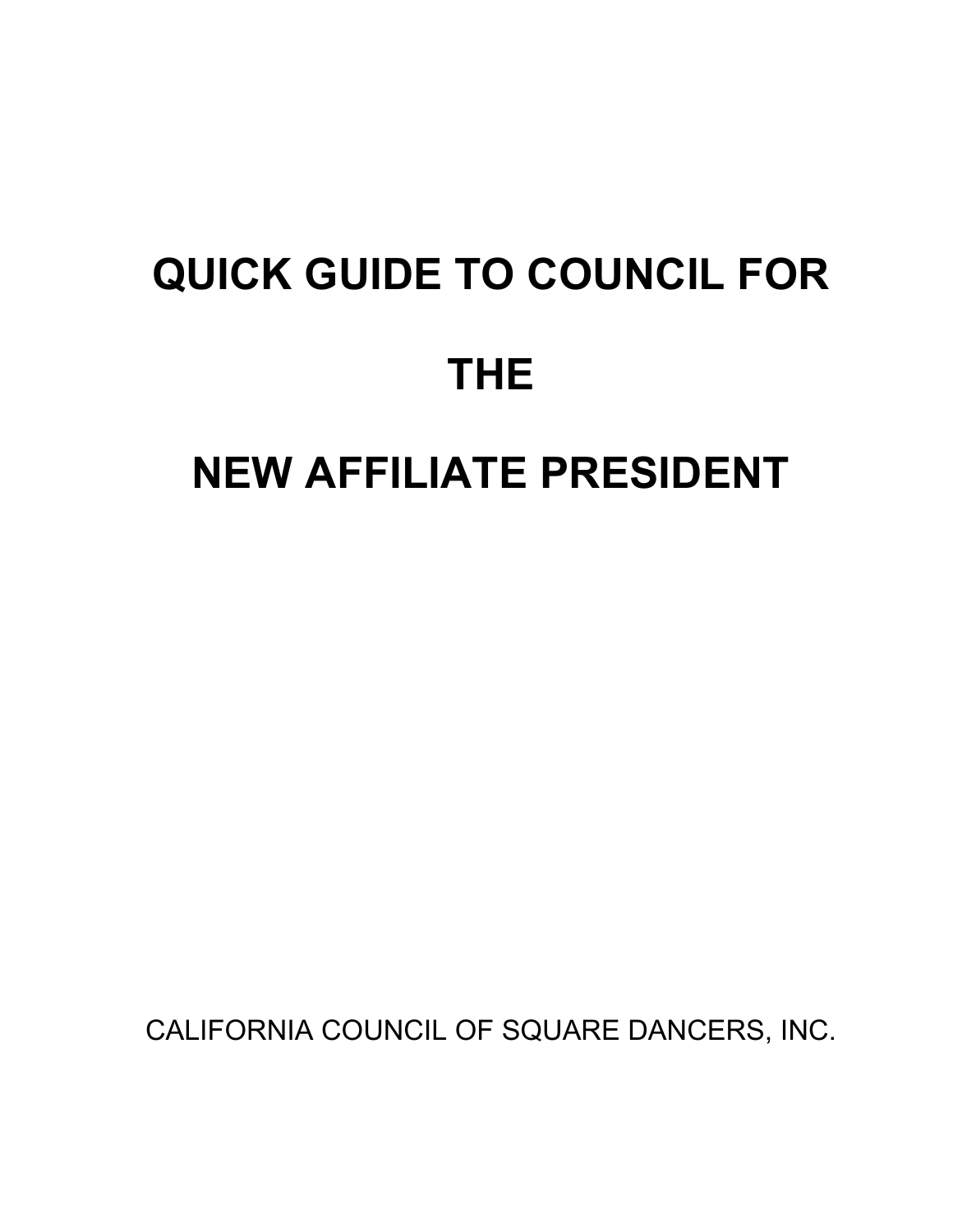## **Welcome to California Council of Square Dancers**

It is our pleasure to welcome you to the California Council of Square Dancers, Inc. The intent of this booklet is to provide you with a thumbnail sketch of what Council is about and help make your participation in Council meetings a rewarding and enlightening experience.

You and your fellow Affiliate Presidents make up the Board of Directors. Each President of an Affiliate organization has one vote. The rest of the members seated around the tables make up the elected Board and appointed Committee Chairmen; they have no vote (although the Council President does hold a tie-breaking vote if needed).

You will receive a variety of items from the Council meeting for you to act upon and/or distribute within your Association. We hope you will find the meetings enlightening and educational.

We encourage you to start off your participation in Council by reviewing the Council Bylaws and Standing Rules. These documents guide the operations of the Council and can answer many questions that you and your area dancers may have.

Prepared by the

Leadership & Education Committee

*Updated 04/07/2021*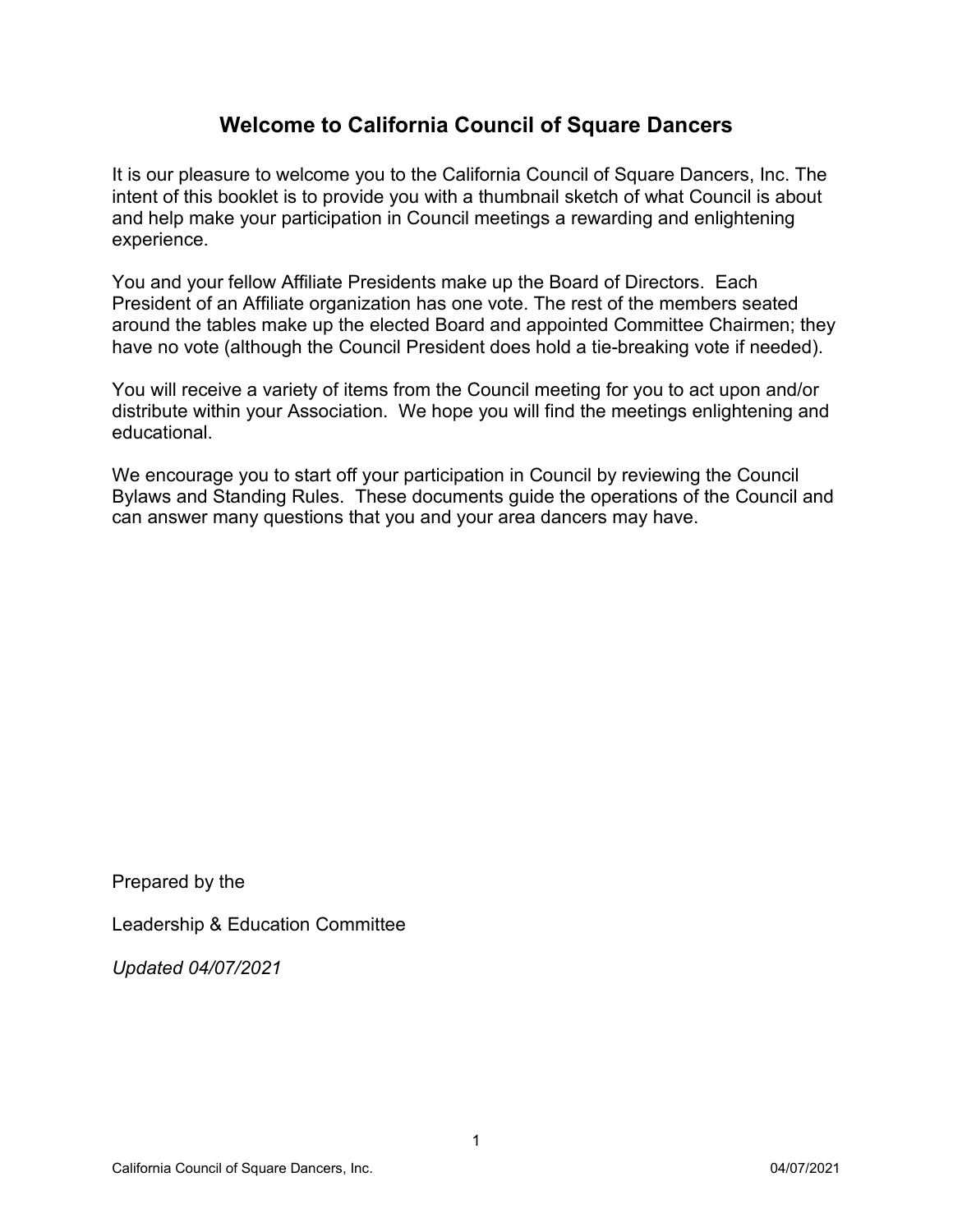## **Council Meetings**

Council meetings are held three times a year, on the second Saturday in January, the first Saturday in May, and the second Saturday in September. The meetings rotate among the northern, central, and southern areas of the state.

The main Council meeting starts at 10:00 AM and generally runs until 2:00 to 3:00 PM with a lunch break if needed. Tables are arranged in a large "U" shape to facilitate discussion. The Council President, Parliamentarian, Secretary, Treasurer, and hosting Affiliate President are seated at the base of the "U" with other Affiliate Presidents and Council Officers along the sides. Each Affiliate President and Council Officer will have a nameplate. Committee members and guests are seated in the center.

There are common agenda items for each Council meeting including officer and committee reports. In addition to discussion on any agenda topics, there are two specific opportunities for Affiliate Presidents to share:

- Under *Betterment of Square Dancing*, each Affiliate President is encouraged to share what activities they have done or have planned in their area to promote square dancing, recruit new dancers, and retain current dancers. Examples might include participating in a parade, dancing at a fair, holding a fundraiser, performing a demonstration dance, or conducting a Facebook campaign.
- Under *Other Festivals*, each Affiliate President may announce their Affiliate festival or annual Anniversary dance. You may wish to share not only the dates and calling/cueing staff, but also what makes your festival and your area unique that will help others promote your event to their members.

Certain Council business is conducted at specific meetings.

- At the January meeting, nominations are accepted for all Council officers. Affiliate dues must be paid before the opening of the January Council meeting in order for the Affiliate President or designee to vote.
- The May Council meeting is considered the Annual Meeting and each committee is expected to provide its annual report. The annual Council budget is adopted at the May meeting and elections are conducted for all Council officers.
- At the September Council meeting, the new officers are installed. Affiliate dues are also billed prior to the September meeting.

All input at Council meeting proceedings is done using microphones as the meeting is recorded to enable the Secretary to provide accurate minutes. For clarity, you should state your name and your Affiliate name prior to making your comment or motion.

A folder of materials will be placed with your nameplate at the table. The materials are yours to take and share with your clubs and their members. These include handouts pertinent to the agenda that were not distributed in advance, as well as flyers about upcoming Council and Affiliate events, and informational materials in support of the promotion of square dancing. Please remove all materials from the folder and leave the folder on the table for use at the next Council meeting.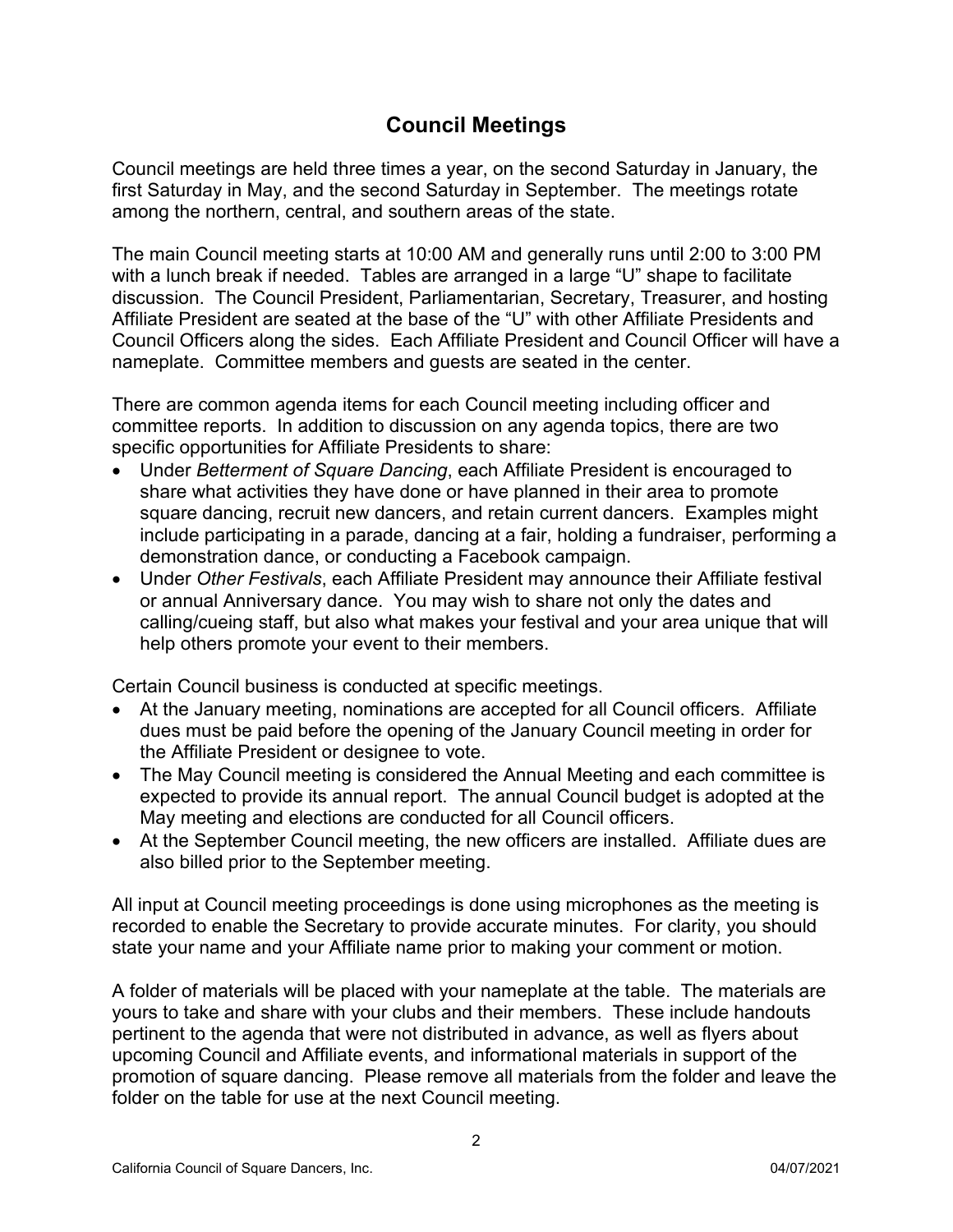Any material you may have for general distribution that should be included in the folders (for example, flyers or special invitations to your Affiliate festival) should be placed in the Public Relations Director's box, which will be located in the hospitality room or other designated area on Friday evening. You should provide at least 40 copies so that all folders receive your material and there are a few extras for visitors.

If you are unable to attend a Council meeting, you may designate a representative to participate in your place. You should contact the Secretary via e-mail at least seven days prior to the meeting to provide the name and contact information for your designee. Council requires a quorum of Affiliates to conduct business and make decisions. A representative from your Affiliate will ensure your Association is represented and that the information from the Council meeting is provided back to your organization and its clubs.

# **Presidents Meeting**

The President's meeting is held at 8:00 A.M. on Saturday morning, prior to the main Council meeting. New Presidents will be introduced during this meeting as well as during the general meeting. All Affiliate Presidents should attend.

The meeting is usually held in the same place as the general Council meeting. The purpose of this meeting is to go through the Council meeting agenda to ensure that everything is covered and any surprises will be addressed. This is also a great time for you to ask questions or request further information on agenda items. If you, as an Affiliate President, have any issues, or concerns from your area, this would be the time and place to bring it up for consideration. [Note: if you have a particular item that you would like to see added to the agenda, it is recommended that you e-mail it to the Council President prior to the meeting.]

# **Affiliate President's Resource Index**

This online index provides links to many Council documents and resources that can support your participation in Council meetings and help you at your own Affiliate meetings. The Guide is located on Council's website at [www.squaredance.org](http://www.squaredance.org/) under Documents. You can review the documents online or print them out as desired.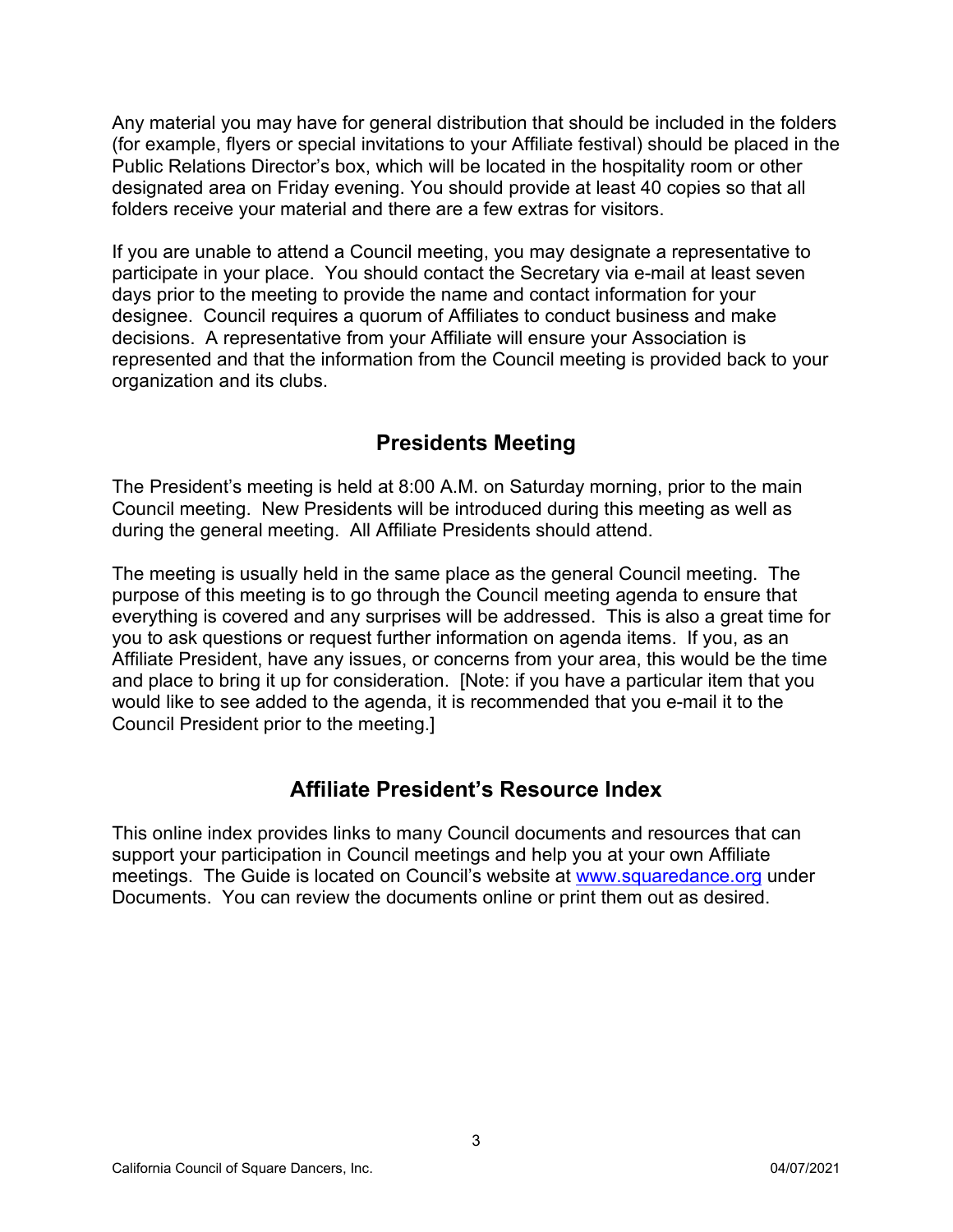## **Council Meeting Materials and Minutes**

You will receive an e-mail from the Secretary approximately 45 days prior to each Council meeting. This e-mail will include a variety of documents:

- 1. An invitation letter from the hosting Affiliate, with the date and location of the meeting and any information necessary to make hotel reservations.
- 2. Agenda for the upcoming meeting
- 3. Minutes of the previous meeting
- 4. Updated Council roster
- 5. President's "To Do" list

To ensure that you get your meeting materials, it is important the Secretary have your name, e-mail address, phone number, and street address. If you are having any problems getting the meeting information, contact the Secretary or your Area Vice President. They will be happy to assist you.

Financial reports will be sent from the Treasurer by e-mail about a week before each Council meeting. You will need to print these out and bring them with you.

# **Hospitality Room**

The Hosting Affiliate of the Council meeting may set up a Hospitality room. This is usually located in the hotel where council members from out of the area are staying. The Hospitality room is a wonderful place to meet your fellow Affiliate Presidents and Council members from around the state. The hospitality room is normally open on Friday evening and various times on Saturday. The room is staffed by the hosting Affiliate members under the guidance of the Affiliate President. Several committee meetings will be going on Friday evening in various locations so the faces and names can change quite frequently. Everyone is welcome and encouraged to come in and enjoy the food and company, exchange ideas, and network.

## **Council Committees and Committee Meetings**

Some Council Committees meet on Friday evening before the main Council meeting to finalize on-going business and address topics requiring in-person discussion. The Committees that meet on Friday evening include the Convention Advisory Committee, the Active Convention Committee, and the Council Affiliates Past Presidents Group. When necessary, the Finance and Budget Committee and the Bylaws Committee may also meet on Friday evening. A list of scheduled meetings is normally distributed via email in advance, and generally provided in the hotel lobby or hospitality room as well.

New Affiliate Presidents are not normally assigned to a committee until they are more familiar with Council business, with the exception of the Dancers Promotion Committee described below. Committees are an essential part of Council and members will be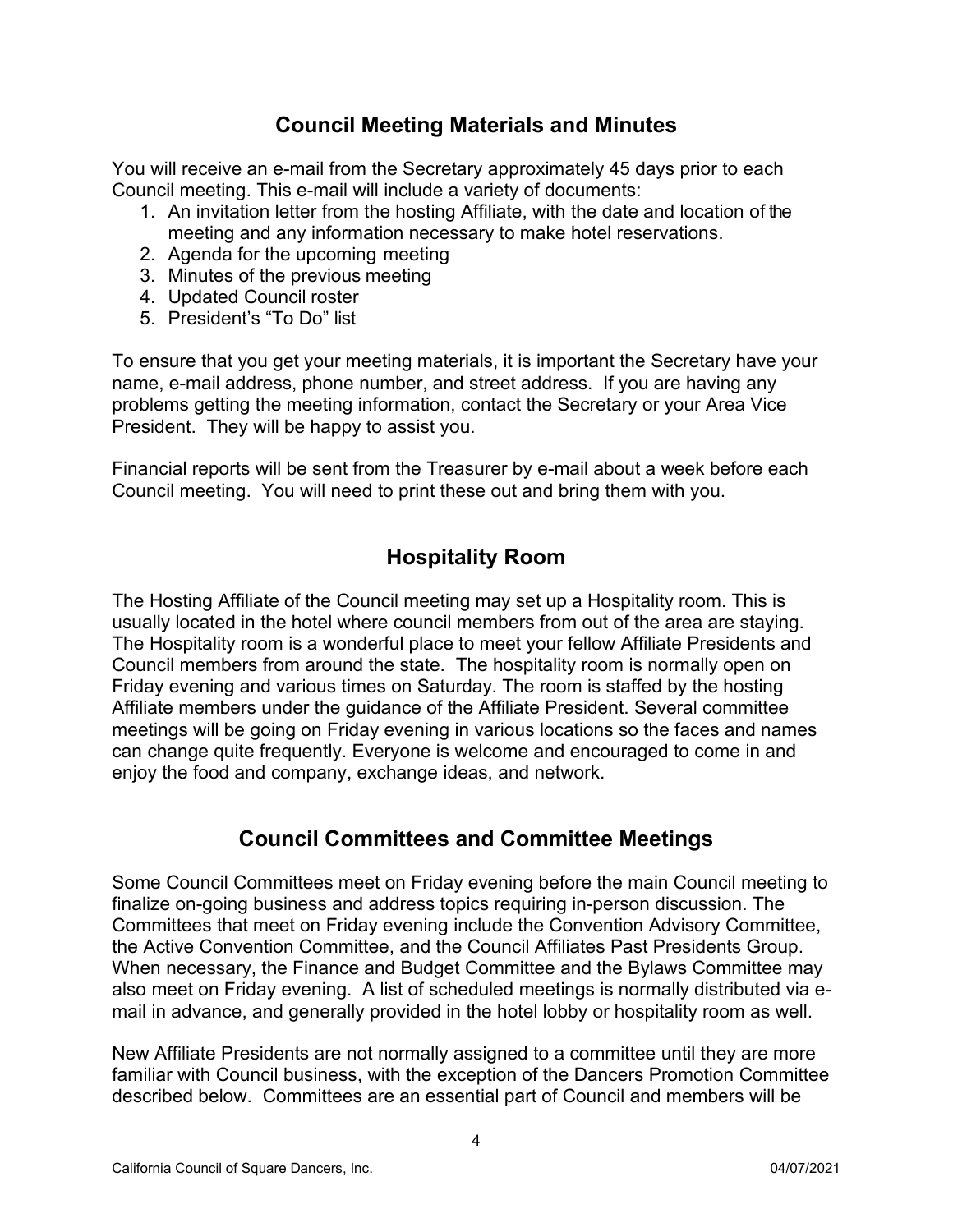genuinely pleased when you can participate. Committee meetings are open to everyone who wishes to attend. Some committees conduct their business remotely, via telephone or electronic media.

# **Standing Committees**

#### **Dancer Promotions Committee**

Promoting Square Dancing is our most important function whether it is at the Club, Association, or the State level. Everyone is a part of the Dancer Promotion Committee and all Affiliate Presidents and Council officers are encouraged to attend the Promotion Committee meeting. This committee meets on Saturday morning, usually about 9:00 AM, between the Affiliate Presidents Meeting and the General Council Meeting. The meeting is also open to any local area dancers who would like to join the discussion.

We are all here to help one another. This is a forum for Affiliates to discuss different topics regarding square dancing promotion. Please feel free to share what you are doing in your association. If you would like assistance promoting your activities and would like additional promotional ideas, contact the Promotions Committee chairperson at Council. They will be most happy to help.

#### **Bylaws Committee**

The Bylaws Committee reviews the Bylaws and Standing Rules yearly for needed changes, reviews all suggested changes submitted from the Council floor, and makes recommendations on the proposed changes to the Council at the January meeting. These documents are available online at the Council website. You, as an Affiliate President, may submit and recommend proposed changes.

#### **Convention Advisory Committee**

The Convention Advisory Committee is made up of Past California State Square Dance Convention Chairmen. They advise the current and future Convention chairmen on Convention policy, assist with issues that may arise, and help ensure successful State Conventions. The committee makes recommendations to Council on the suitability of future Convention sites. Guidelines for conducting a State Convention can be found in Exhibit C of the Council Standing Rules.

#### **Chart of Festivals**

The Chart of Festivals is an important document that delineates all Council Affiliate Festivals or designated Anniversary Dances, along with upcoming California State Square Dance Conventions. The chart is compiled annually, and lists each festival with the dates, point of contact, and calling/cueing staff as available. The document is generally printed for distribution at the January Council meeting and published on the Council website. It is important for each Affiliate President to annually provide the Chart of Festivals coordinator with information about their subsequent year's festival/event no later than the September Council meeting.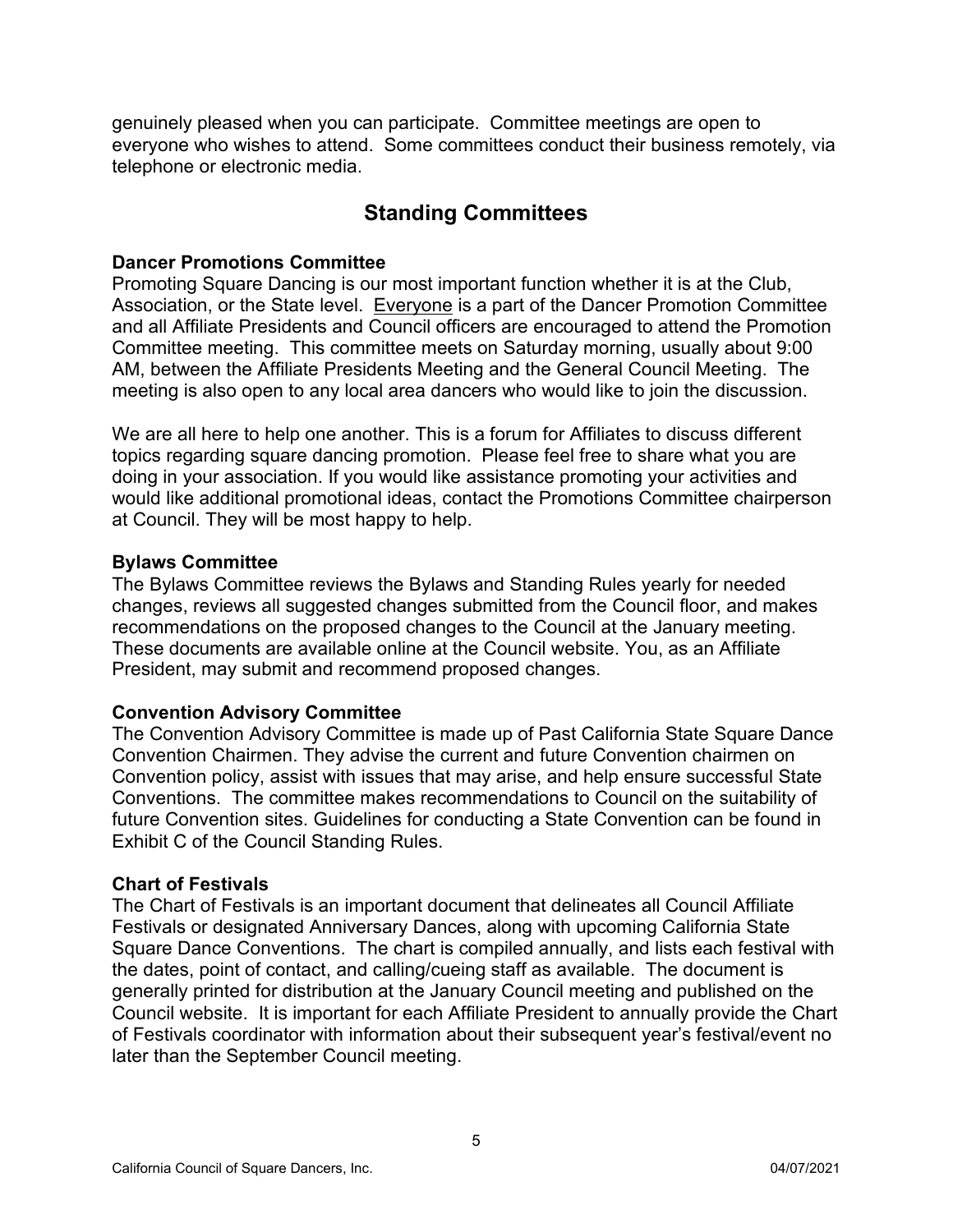#### **Council E-mail Moderator**

Council maintains an e-mail distribution list to facilitate communication and discussion among those interested in Council business. Each new Affiliate President should provide their e-mail address to the moderator to ensure receipt of important Council information and to have the opportunity to engage in discussion forums. After your term of office, you may choose to remain on the distribution list to keep informed about Council business or ask to have your e-mail address removed from the list.

#### **Finance & Budget Committee**

The Finance & Budget Committee is responsible for developing an annual budget and making a recommendation to Council for approval. They also review the investments of Council on a regular basis and make recommendations on changes which may better the Council's position in the market.

#### **Handicapable Advisory Committee**

Council supports handicapable dancers and encourages their participation in local and state dances. The Handicapable Advisory Committee helps coordinate communication among handicapable dance groups around the state, develops and distributes materials to promote handicapable dancing, and advises State Convention Chairmen on the inclusion of handicapable dancers in our conventions. The committee also administers the Handicapable Fund which can provide financial assistance to handicapable dancers.

#### **Historian**

The Historian keeps a pictorial and historical account of all activities of the California Council of Square Dancers. You may find the Historian, camera in hand, taking photographs at the Council meetings and at California State Conventions and other sponsored events. These pictures, along with historical memorabilia, may be published electronically on Council social media sites and may also be included in scrapbooks and display boards.

#### **Leadership and Education Committee**

This Committee is responsible for developing, maintaining, and updating various Council documents and publications such as this *Affiliate President's Resource Index*, a *Dancer Information Guide*, and a booklet on *How to Put on a Festival*. Each of these documents may be accessed from the Council website. Everyone has good ideas that could benefit dancers everywhere. If you or any dancers in your Association have ideas that could promote the betterment of Square Dancing for everyone, or that might be topics for future Council publications, you should talk with the Leadership and Education Committee.

#### **Membership Committee**

The Membership Committee, comprised of the Area Vice Presidents, is charged with reviewing and evaluating any applications for membership in the California Council of Square Dancers. If you learn about a regional dance association in California that might be interested in joining the Council, contact your Area Vice President for information.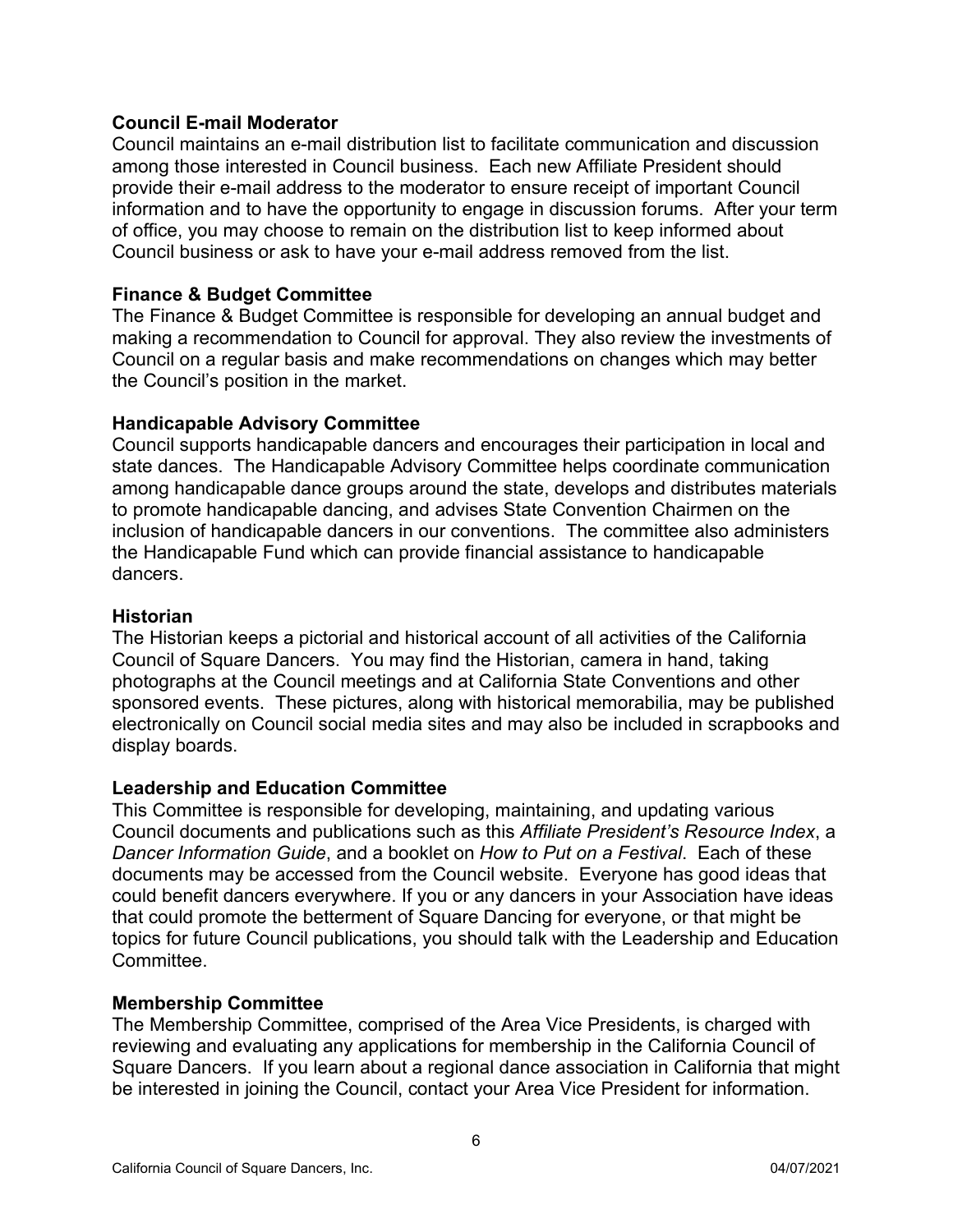#### **Public Relations Committee**

To support your participation in Council meetings and activities, the Public Relations Director prepares the nameplates, compiles the folders of meeting materials, and orders badges for new Council members. If your Affiliate elects a new President or is sending a designated representative to a meeting, please e-mail the Public Relations Director to ensure the nameplate is updated for the next meeting. The Public Relations Committee is also charged with maintaining the Council Showcase of Ideas displays that are available for display at regional, state, and national conventions and festivals. Pictures of dance events or promotional activities are welcomed to keep the Showcase displays current and relevant.

#### **Publications Review Committee**

The Publications Review Committee reviews all documents published by Council for correct spelling, grammar, and potential clerical errors before they are approved for publication. This includes the Bylaws and Standing Rules, Leadership and Education publications, and any other Council documents.

#### **Youth Advisory Committee**

Youth dancers today are our lifeline for the future and we have an Advisory Committee to coordinate this important part of our activity. They have developed promotional materials and programs to help further our Youth's involvement in square dancing. If your Affiliate is interested in starting or renewing a youth square dance group, the Committee can offer you some valuable information to help make this a reality.

Another important activity supported by the Youth Advisory Committee is administration of the Youth Scholarship Program. One or two youth square dance applicants are chosen each year to receive a Scholarship to help further their education. Information and application forms are available on the Council website.

## **Council Affiliate Past Presidents Group**

The Council Affiliates Past Presidents Group is composed of Past Affiliate Presidents. The CAPPG is part of the Board of Directors and holds one vote just as each Affiliate. You will be asked to join this group when your term as an Affiliate President has been completed. They hold a meeting on Friday night before the Council meeting to discuss and vote on the issues presented in the Council meeting agenda.

## **Council Insurance Program**

The Insurance Director is an elected officer and is responsible for maintaining an insurance program for Council and its Affiliates. The insurance policy provides facility liability and officer liability insurance for member Associations and clubs, and secondary accidental medical insurance for member dancers. If you have any questions concerning the insurance program, contact the Insurance Director.